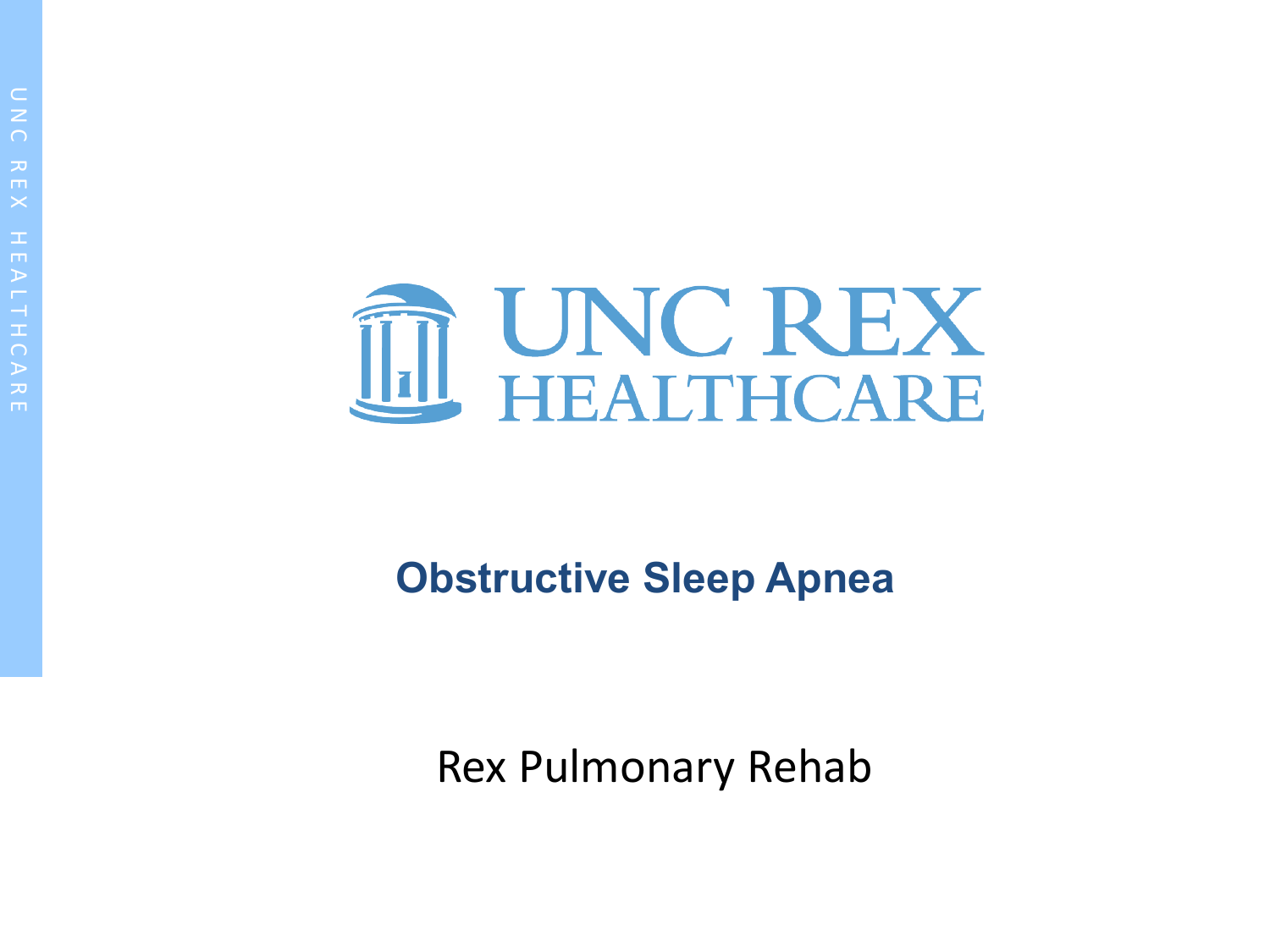#### What is it?



Sleep apnea means that breathing stops for short periods during sleep. It can be mild or severe depending on the number of times an hour that you stop breathing or have slowed breathing. This often leads to the following.

- Decreased blood oxygen level and increased carbon dioxide levels.
- Long term problems such as high blood pressure and heart disease

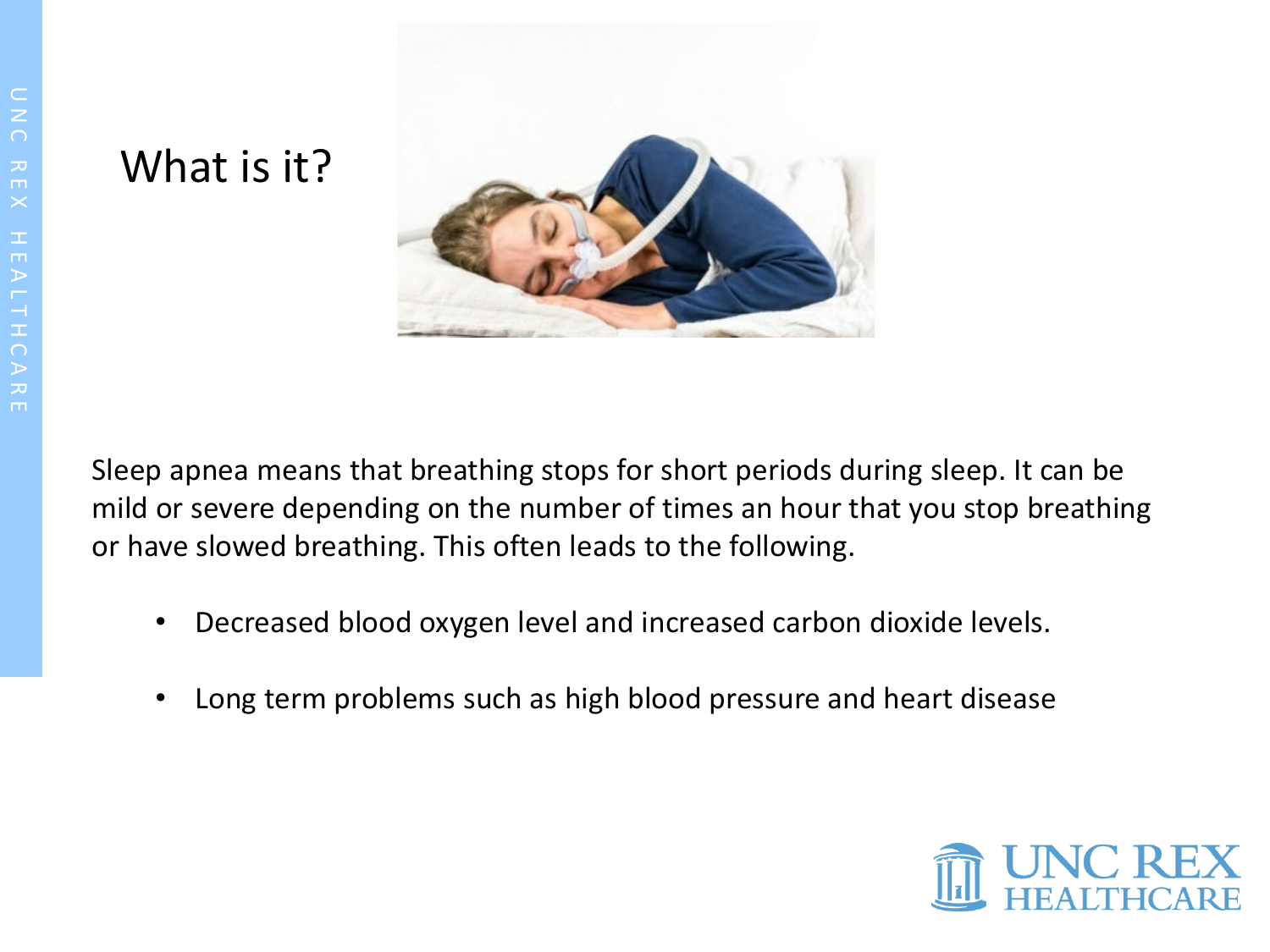#### **What are the symptoms?**

There are symptoms of sleep apnea that you may notice and symptoms that others may notice when you're asleep.

Symptoms you may notice include:

- •Feeling extremely sleepy during the day.
- •Feeling unrefreshed or tired after a night's sleep.
- •Problems with memory and concentration, or mood changes.
- •Morning or night headaches.
- •Heartburn or a sour taste in your mouth at night. •Swelling of the legs.
- •Getting up often during the night to urinate.
- •A dry mouth or sore throat in the morning.





Your bed partner may notice that you:

•Have episodes of not breathing.

•Snore loudly. Almost all people who have sleep apnea snore. But not all people who snore have sleep apnea.

- •Toss and turn during sleep.
- •Have nighttime choking or gasping spells.

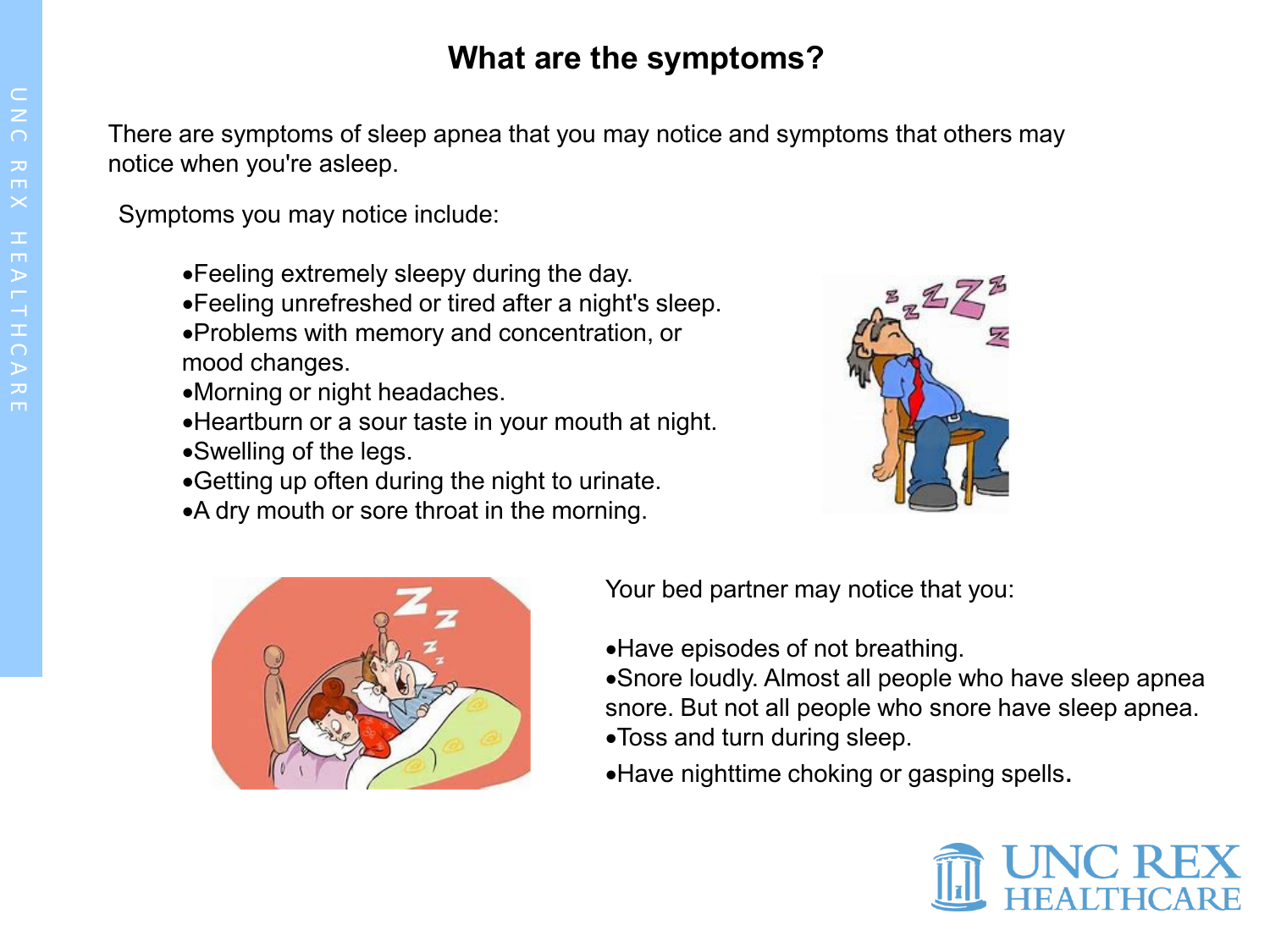## **How is it diagnosed?**

Your doctor will probably do a physical exam and ask about your past health. He or she may also ask you or your bed partner about your snoring and sleep behavior and how tired you feel during the day.

Your doctor may suggest a sleep study. They will check for how often you stop breathing or have too little air flowing into your lungs during sleep. They also find out how much oxygen you have in your blood during sleep.



www.clipartof.com · 1266191

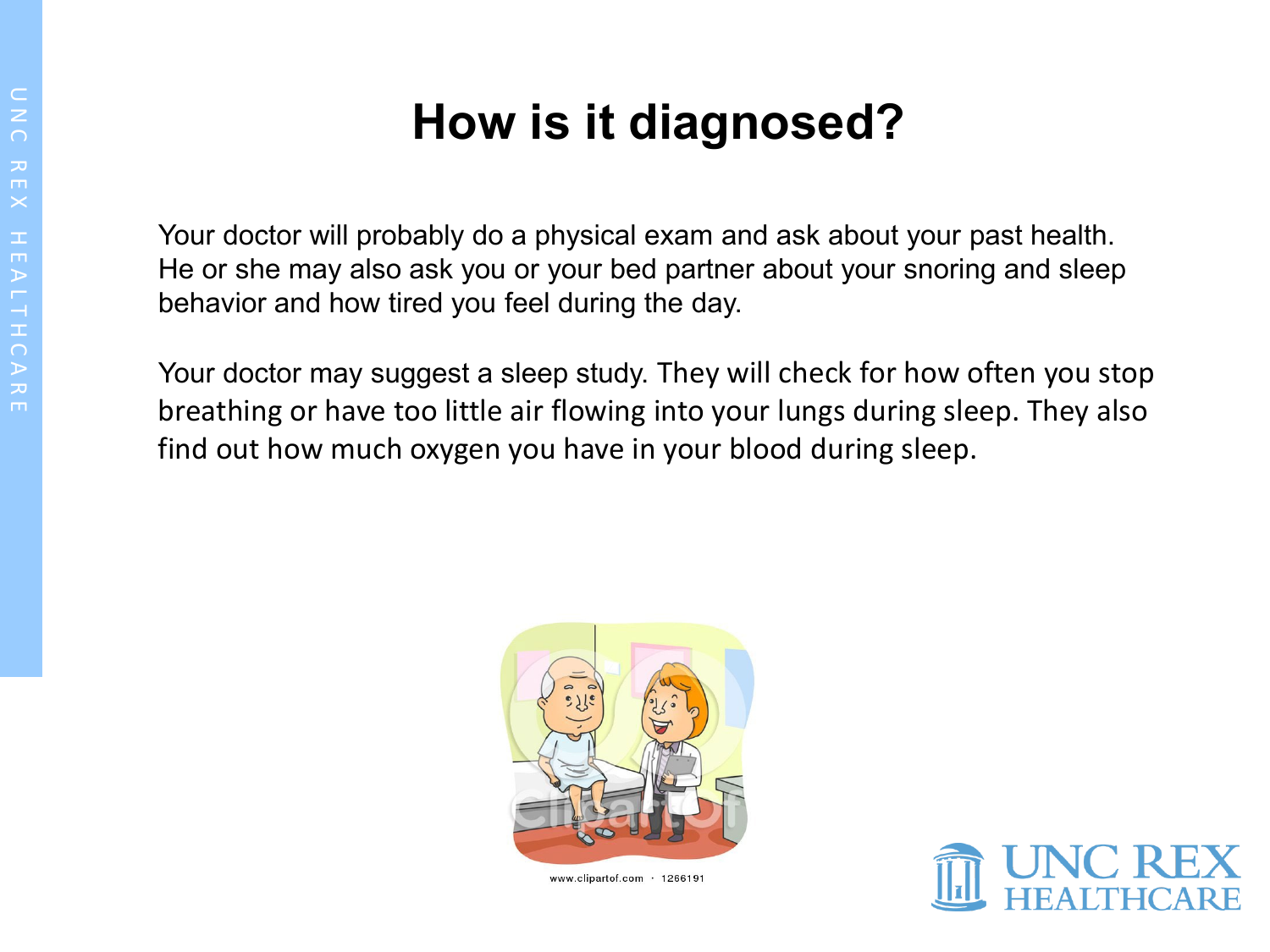### **How is it treated?**

Sleep apnea is often treated with devices that deliver air through a mask to help keep your airways open. These include:

•Continuous positive airway pressure (CPAP). This increases air pressure in your throat. It keeps your airway open when you breathe in. It's the most common device.

•Bilevel positive airway pressure (BiPAP). This uses different air pressures when you breathe in and out.

•Adaptive servo ventilation (ASV). It senses pauses in breathing and adjusts air pressure. It's mostly used for central sleep apnea.

If your tonsils or other tissues are blocking your airway, your doctor may suggest surgery to open the airway.



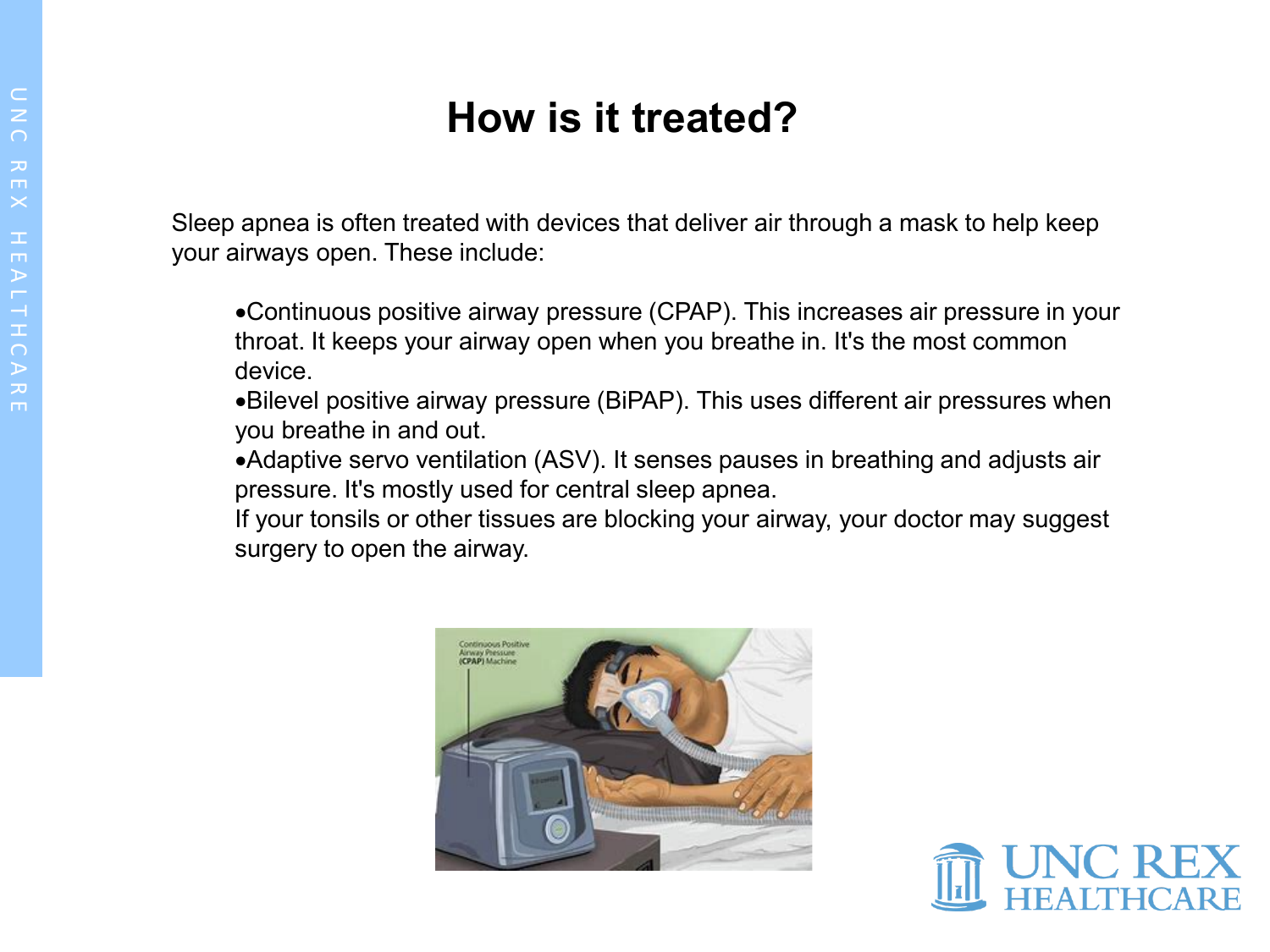# **How can you care for yourself?**

You may be able to treat mild sleep apnea by making changes in how you live and the way you sleep. For example, it may help to:

- •Lose weight if you are overweight.
- •Sleep on your side, not your back.
- •Avoid alcohol and medicines such as sedatives before bed. You may also try an oral breathing device. It helps keep your airways open while you sleep.